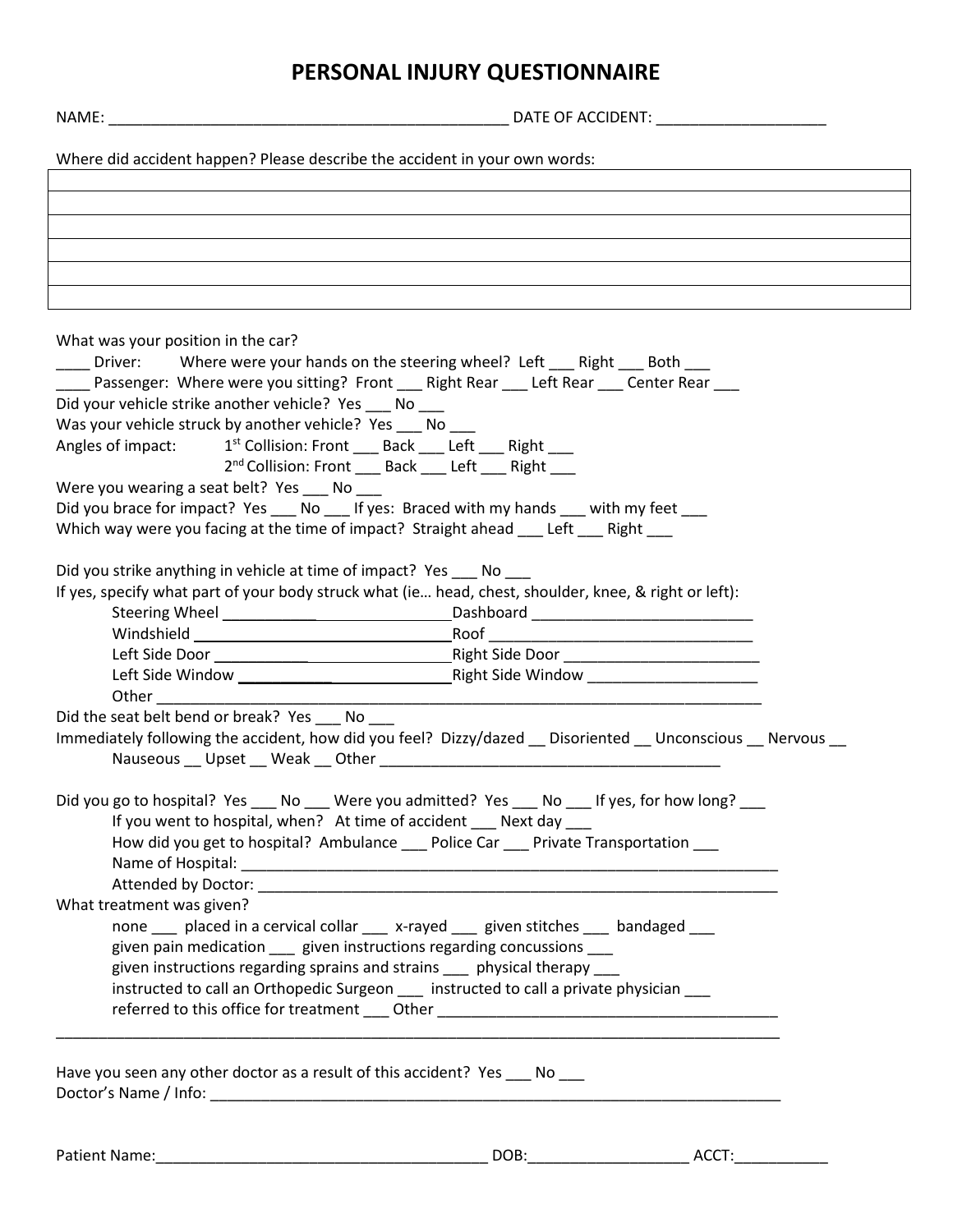### **CHIEF Complaints or Symptoms: Name: \_\_\_\_\_\_\_\_\_\_\_\_\_\_\_\_\_\_\_\_\_\_\_\_\_\_\_\_ Date: \_\_\_\_\_\_\_\_\_\_\_**

| Neck Pain? Yes No                                                                                                                                                                                             |  |                                                    |  |                                             |  |  |
|---------------------------------------------------------------------------------------------------------------------------------------------------------------------------------------------------------------|--|----------------------------------------------------|--|---------------------------------------------|--|--|
| If yes, check off the areas that the pain runs from the neck:                                                                                                                                                 |  |                                                    |  |                                             |  |  |
| Left Shoulder ___________Left Arm ________Left Forearm _________Left Hand ______Headaches ____                                                                                                                |  |                                                    |  |                                             |  |  |
| Right Shoulder _________ Right Arm _______ Right Forearm ________ Right Hand _____ Upper Back                                                                                                                 |  |                                                    |  |                                             |  |  |
| Ringing in Ears? Yes No                                                                                                                                                                                       |  |                                                    |  | if yes: Left ______ Right ______ Both _____ |  |  |
| <b>Blurred Vision?</b>                                                                                                                                                                                        |  | $Yes$ _____ No _____                               |  | if yes: Left _____ Right _____ Both ____    |  |  |
| Wrist Pain?                                                                                                                                                                                                   |  |                                                    |  | if yes: Left _____ Right _____ Both _____   |  |  |
| Jaw Pain?                                                                                                                                                                                                     |  | Yes $\rule{1em}{0.15mm}$ No $\rule{1.5mm}{0.15mm}$ |  | if yes: Left ______ Right ______ Both _____ |  |  |
|                                                                                                                                                                                                               |  |                                                    |  |                                             |  |  |
| Low Back Pain? Yes No                                                                                                                                                                                         |  |                                                    |  |                                             |  |  |
| If yes, check off the areas that the pain radiates to:                                                                                                                                                        |  |                                                    |  |                                             |  |  |
| Both Buttocks _____  Left Buttock ____   Left Thigh ____ Left Knee ____ Left Foot ___                                                                                                                         |  |                                                    |  |                                             |  |  |
| Right Buttock ____ Right Thigh ____ Right Knee ___ Right Foot ___                                                                                                                                             |  |                                                    |  |                                             |  |  |
|                                                                                                                                                                                                               |  |                                                    |  |                                             |  |  |
| Hip Pain? Yes ____ No ____                                                                                                                                                                                    |  |                                                    |  |                                             |  |  |
| Knee Pain? Yes ___ No ___ if yes: Left ____ Right ____ Both ___                                                                                                                                               |  |                                                    |  |                                             |  |  |
| Foot Pain? Yes No                                                                                                                                                                                             |  |                                                    |  | if yes: Left _____ Right _____ Both _____   |  |  |
|                                                                                                                                                                                                               |  |                                                    |  |                                             |  |  |
| Numbness?                                                                                                                                                                                                     |  |                                                    |  |                                             |  |  |
| Hands?                                                                                                                                                                                                        |  | $Yes \_\_No \_\_$                                  |  | if yes: Left _____ Right _____ Both ____    |  |  |
| Upper Arms? Yes ____ No ____                                                                                                                                                                                  |  |                                                    |  | if yes: Left _____ Right _____ Both ____    |  |  |
| Legs? Yes No                                                                                                                                                                                                  |  |                                                    |  | if yes: Left _____ Right _____ Both ____    |  |  |
| Feet? Yes No                                                                                                                                                                                                  |  |                                                    |  | if yes: Left _____ Right _____ Both ____    |  |  |
| Other:<br>Dizziness Nervousness Fatigue Anxiety Depression Excessive Irritability<br>Fear of Driving____ Loss of Concentration____ Jaw Clenching____ Grinding Teeth____ Nightmares ___<br>Difficulty sleeping |  |                                                    |  |                                             |  |  |
| <b>Additional Symptoms / Complaints:</b>                                                                                                                                                                      |  |                                                    |  |                                             |  |  |
|                                                                                                                                                                                                               |  |                                                    |  |                                             |  |  |
|                                                                                                                                                                                                               |  |                                                    |  |                                             |  |  |
|                                                                                                                                                                                                               |  |                                                    |  |                                             |  |  |
|                                                                                                                                                                                                               |  |                                                    |  |                                             |  |  |
|                                                                                                                                                                                                               |  |                                                    |  |                                             |  |  |
| Have you lost any time from work due to your injuries? Yes __ No __                                                                                                                                           |  |                                                    |  |                                             |  |  |
| Have you had previous injuries or accidents?  Yes ___ No ___                                                                                                                                                  |  |                                                    |  |                                             |  |  |
|                                                                                                                                                                                                               |  |                                                    |  |                                             |  |  |
|                                                                                                                                                                                                               |  |                                                    |  |                                             |  |  |
|                                                                                                                                                                                                               |  |                                                    |  |                                             |  |  |
| Is there any residual pain from the previous injury? Yes ___ No __<br>How much better did you feel prior to your current condition? (Example 100%, 80%, etc.): ________________                               |  |                                                    |  |                                             |  |  |
|                                                                                                                                                                                                               |  |                                                    |  |                                             |  |  |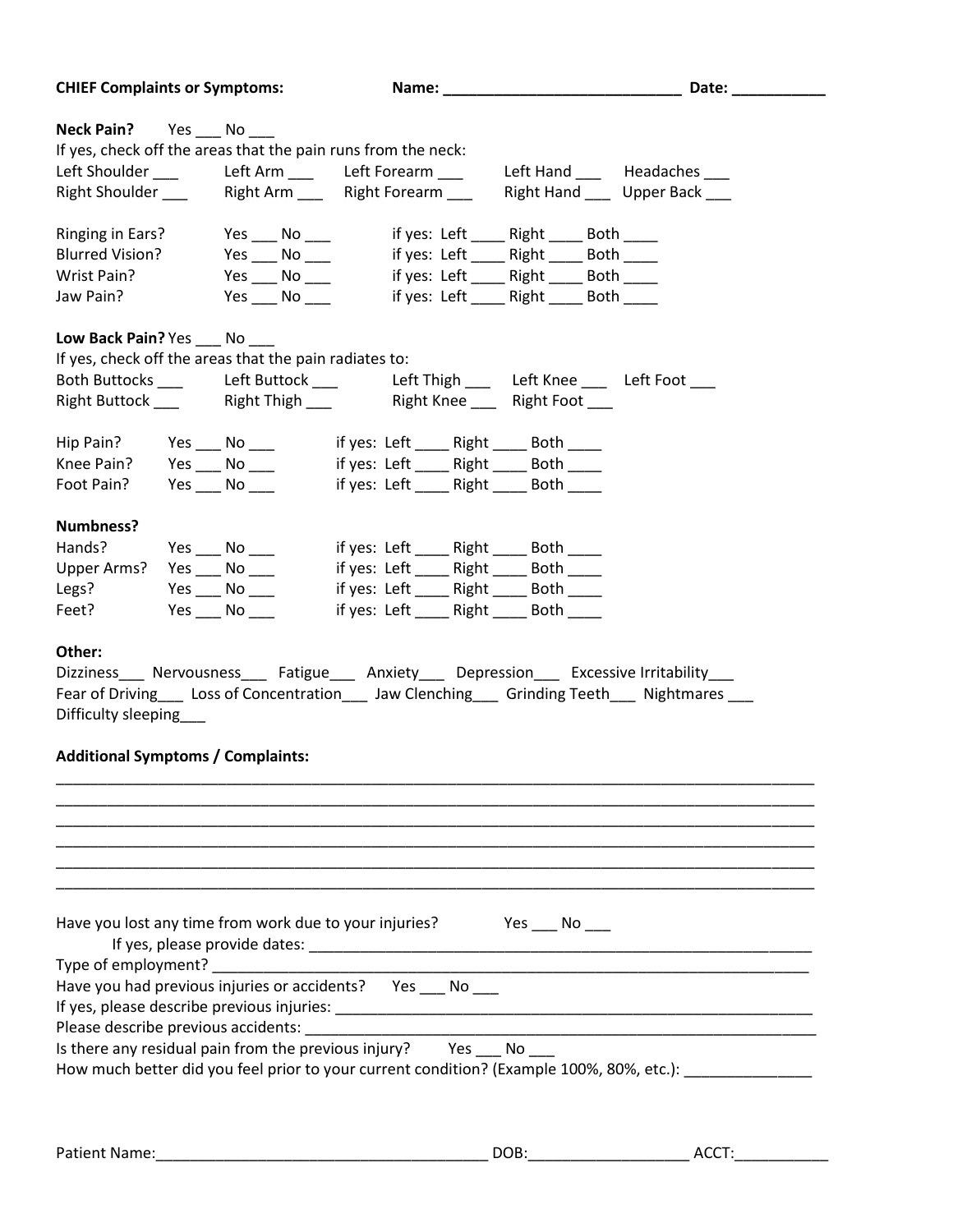### **Check List for Personal Injury**

| To accept your personal injury case we need all of the following: |
|-------------------------------------------------------------------|
|-------------------------------------------------------------------|

| A copy of the Police Report or Exchange Slip                                   |
|--------------------------------------------------------------------------------|
| Liability Information (Responsible Parties Insurance)                          |
|                                                                                |
| Your Personal Auto Insurance Company<br>Phone #                                |
| Records / X-Rays from any other doctor seen for this accident<br>Doctor's Name |

#### **Please Initial Your Section**

I wish to use my personal health insurance and pay my own bill for treatment.

- I understand I am responsible for paying my copayment, deductible and/or coinsurance amount at the time services are rendered.
- I also understand if my health insurance denies claims for any reason that I will be responsible for balance due.
- \_\_\_\_ I wish for Crossroads Family Chiropractic to extend me credit for services rendered and accept assignment to be reimbursed by the insurance listed above.
	- \_\_\_\_ I choose to have an attorney to handle my case and have all of my bills send to him/her.
	- \_\_\_\_ I choose to have an insurance adjuster to handle my claim and have all my bills sent to him/her.
- I understand that if I do not complete the above information, I will be held responsible for payments of services rendered at Crossroads Family Chiropractic. I also understand that if I do not receive compensation from a liability source that I am responsible for payment in full to our office.

| Patient.<br>Signature: | Date | Desk:<br>$\sim$ $\sim$ $+$<br>m |
|------------------------|------|---------------------------------|
|                        |      |                                 |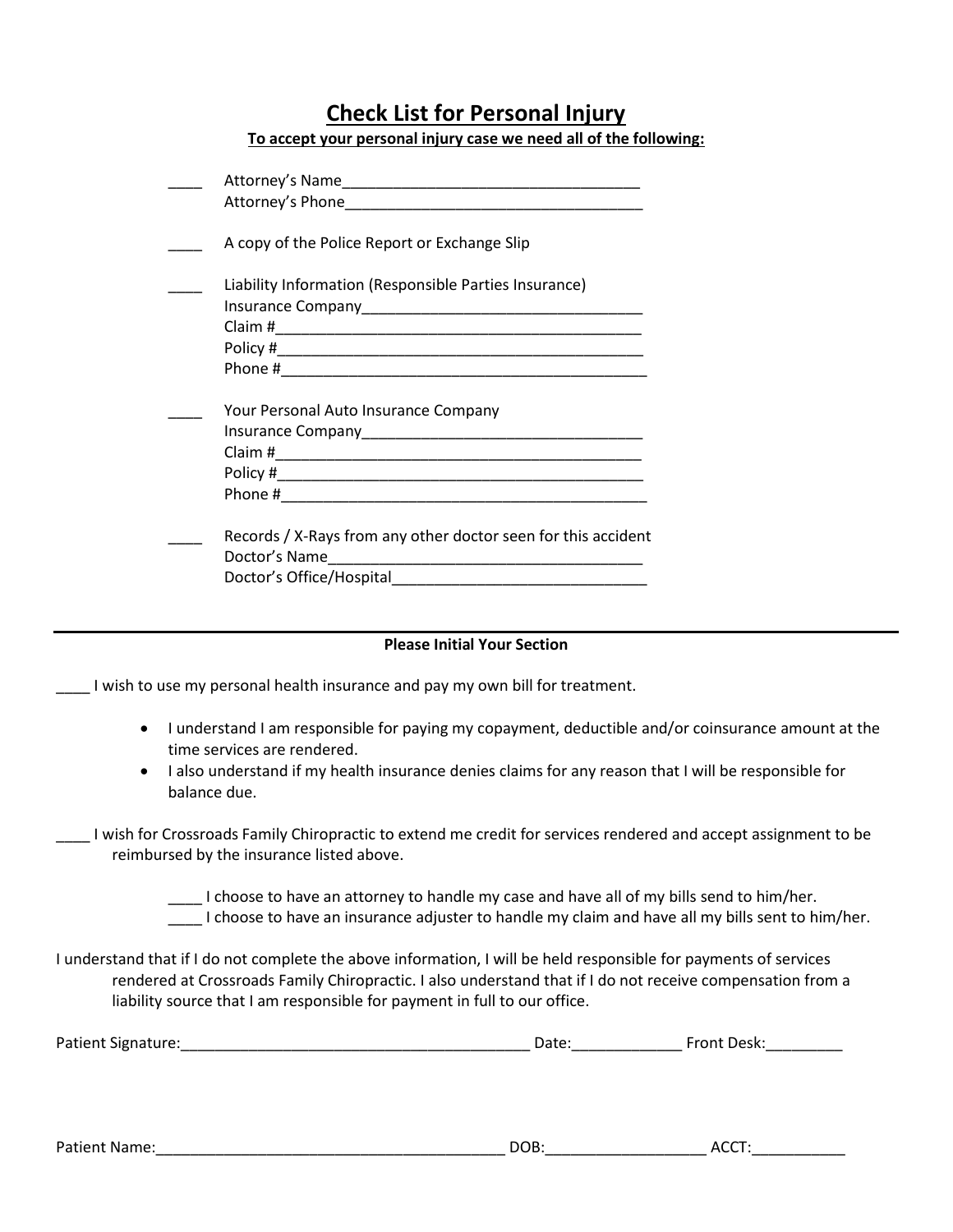#### **To any insurance company with coverage applicable to my claim(s) and to any attorney representing me:**

#### **ASSIGNMENT OF BENEFITS**

IN CONSIDERATION of the willingness of Crossroads Family Chiropractic treat me on credit without demand for payment at the time services are rendered, I hereby agree and stipulate as follows:

I irrevocably assign to Crossroads Family Chiropractic any proceeds or compensation that I am or may become entitled to receive as a result of injuries that occurred on extent of the extent of the chiropractic services rendered. I make this agreement without prejudice to any rights I may have to prosecute legal claims against any party who may be liable for my injuries, but I hereby authorize and instruct you to pay directly to Crossroads Family Chiropractic, from any disability benefits, medical payments benefits, liability benefits, health and accident benefits, workers' compensation benefits, judgments, settlements, or proceeds of any kind that would otherwise be payable to me, such sums as are due or may become due to Crossroads Family Chiropractic for its services rendered.

I appoint Crossroads Family Chiropractic as my attorney in fact to affix my name as an endorsement upon the reverse of any check or draft upon which I am a named payee and to deposit said check or draft and apply the proceeds to any unpaid balance may have with Crossroads Family Chiropractic.

I authorize Crossroads Family Chiropractic to release to any insurer with applicable coverage or to my attorney or successor attorney any information regarding my injuries, prior medical history, or treatment as may be necessary to facilitate collection of proceeds under this assignment.

I acknowledge that I remain personally liable for the total amount due to Crossroads Family Chiropractic for services rendered, including any balance remaining after the application of insurance payments and settlement or judgment proceeds. If Crossroads Family Chiropractic is required to take legal action against me to recover any unpaid balance on my account, I agree to reimburse Crossroads Family Chiropractic for its costs of recovery, including reasonable attorney's fees.

Patient

Date

Witness

#### **NOTICE OF LIEN**

Pursuant to N.C.G.D. 44-49 and 44-50, Crossroads Family Chiropractic hereby asserts and give notice of a lien upon any sums recovered in damages for personal injury in any civil action and also upon all funds paid to the above-named patient in compensation for settlement of injuries sustained, whether in litigation or otherwise.

Crossroads Family Chiropractic hereby requests that if its claim is not paid in full from the foregoing proceeds, a full disclosure and accounting of proceeds be provided in conformity with N.C.G.S. 44-50.1. Crossroads Family Chiropractic agrees to be bound by any confidentially agreements regarding the contents of the accounting.

#### CROSSROADS FAMILY CHIROPRACTIC

By:\_\_\_\_\_\_\_\_\_\_\_\_\_\_\_\_\_\_\_\_\_\_\_\_\_\_\_\_\_\_\_\_\_\_\_\_\_\_

Patient Name: The Contract of the Contract of the Contract of the Contract of the Contract of the Contract of the Contract of the Contract of the Contract of the Contract of the Contract of the Contract of the Contract of